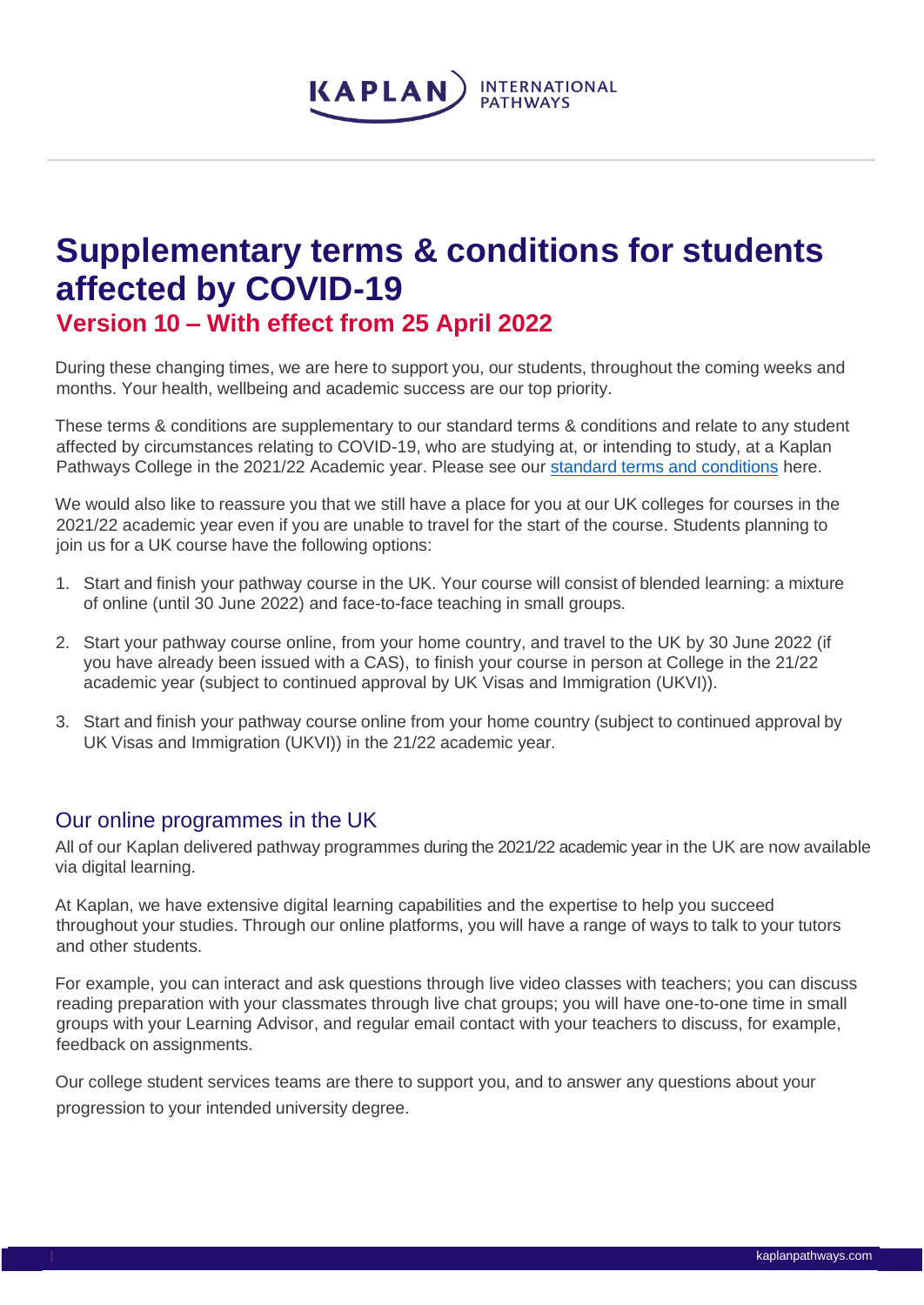# Deferring intakes and refund policy

We understand that you may still feel unsure about accepting your place because of the uncertainty right now around travel possibilities. We would like to reassure you that we will continue our flexible deferral options, and use a more flexible refund policy, outlined below.

#### **1. Students who are joining us for a blended learning experience in the UK**

You can start your UK pathways programme in person\*. Your course in the UK will consist of blended learning, which offers a mixture of online (up to 30 June) and face-to-face teaching in small groups. This is all designed tomake sure our colleges and partner university study centres are safe environments, where social distancing can be adhered to, and to ensure study plans are flexible enough to cater to everyone's needs.

\* Kaplan International Pathways is required to comply with Covid-19 law, regulations and guidance issued by the relevant authorities in England and Scotland, depending which country your college is located in. Compliance with these requirements may require us to conduct all teaching for your course online for periods of time specified by the relevant authorities, even if you have chosen a blended learning option.

If you have chosen blended learning and have been issued a CAS, but now cannot travel to the UK due to COVID-19-related restrictions, you can choose to:

- i) start your course online from your home country, at no extra fee, and join us in the UK no later than 30 June 2022; or
- ii) defer your course to a later start date, at no extra fee; or
- iii) withdraw from your course. Any decision to withdraw from your course will be governed by our standard terms and [conditions](https://www.kaplanpathways.com/how-to-apply/uk-universities/terms-and-conditions/) in relation to cancellation and UKVI immigration regulations.

If you choose either option (i) or (ii), our admissions team will work with you to change your CAS dates, if required, subject to ensuring that the changes are compliant with UKVI requirements. If you choose to start your course online but then contact us to let us know this is not the right study mode for you within the 7-day cooling off period (or 14 days if your course ends after September 2022), you may also defer your course to a later start date with no extra fee.

We advise you to only book your accommodation once your CAS has been issued and you know that you are definitely coming to the UK (travel restrictions permitting). If you would like to book your accommodation before your CAS has been issued, you can do this. However, please note that you will not be able to cancel your accommodation agreement once you have signed it, subject to our standard terms & conditions.

#### **2. Students who would like to start their programme online and subsequently transition to the UK by 30 June 2022**

If you join our online classes via digital learning, you will have a 7-day cooling-off period (or 14 days if your course ends after September 2022) to allow you to decide if this is the right mode of study for you. We advise that you make this decision in conjunction withyour Learning Advisor.

If you decide it is not suitable for you, you can defer to another intake, without forfeiting any of your tuition fees paid.

If you prefer to cancel your place within the relevant cooling off period, we will refund:

- tuition deposit and tuition fees paid;
- student materials paid;
- administration fees paid; and
- insurance fees paid.

If you have started your programme online and continue beyond the relevant cooling off period but cannot enrol as planned in the UK (due to Covid-19 factors or because of a visa refusal) and you are